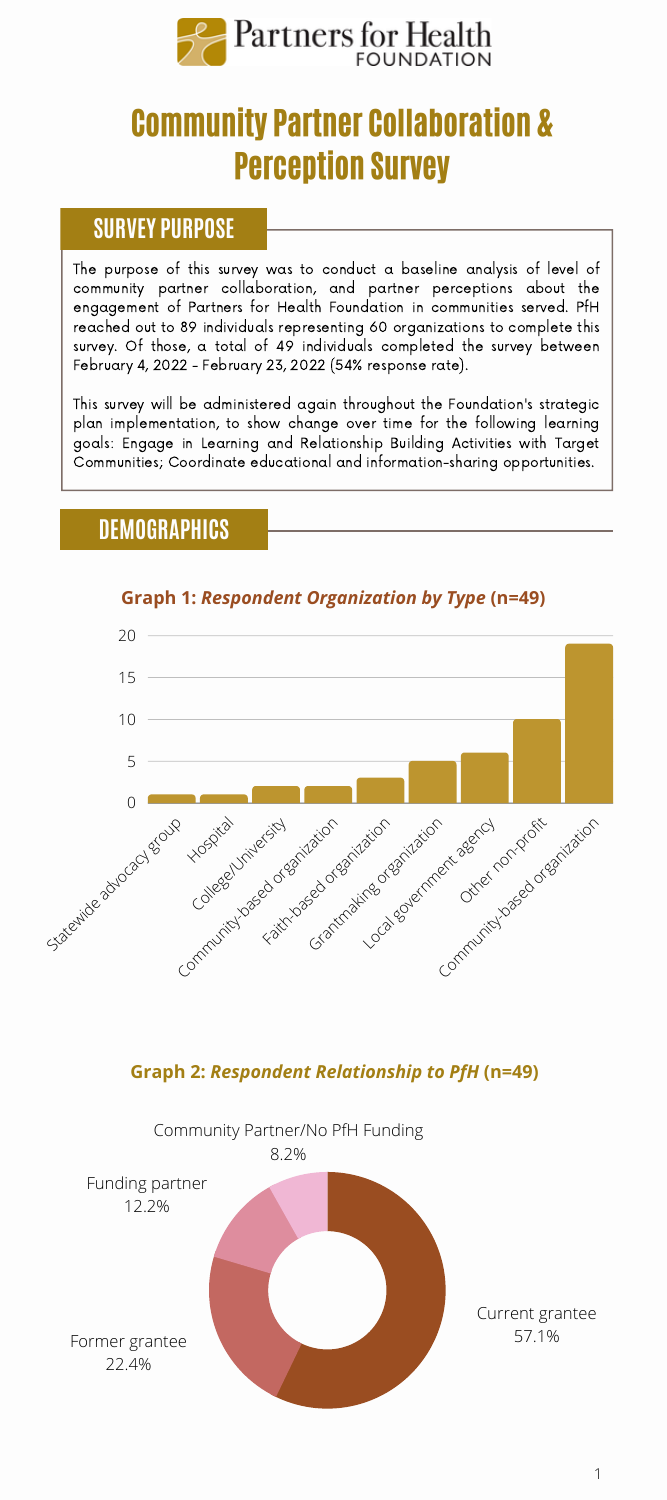#### **Table 1:** *Respondent Organization Focus Areas* **(n=49)**

| Respondents could choose all that apply |  |  |  |  |
|-----------------------------------------|--|--|--|--|
|-----------------------------------------|--|--|--|--|

| <b>Answer Choices</b>           | %   | #              |
|---------------------------------|-----|----------------|
| Community engagement            | 67% | 33             |
| Access to healthy food options  | 65% | 32             |
| Diversity, equity and inclusion | 51% | 25             |
| Hunger                          | 51% | 25             |
| Healthcare access               | 37% | 18             |
| Mental health                   | 35% | 17             |
| Maternal/Child Health           | 29% | 14             |
| Early childhood education       | 27% | 13             |
| Housing                         | 27% | 13             |
| Social integration              | 24% | 12             |
| Walkability                     | 22% | 11             |
| Other                           | 20% | 10             |
| Income                          | 18% | 9              |
| Employment                      | 16% | 8              |
| Parks and playgrounds           | 16% | 8              |
| Literacy                        | 14% | 7              |
| Community safety                | 12% | 6              |
| Substance use prevention        | 12% | 6              |
| Higher education                | 10% | 5              |
| Transportation                  | 8%  | $\overline{4}$ |
| Vocational training             | 8%  | $\overline{4}$ |

### **Graph 3:** *Respondent Organization Populations Served* **(n=49)**

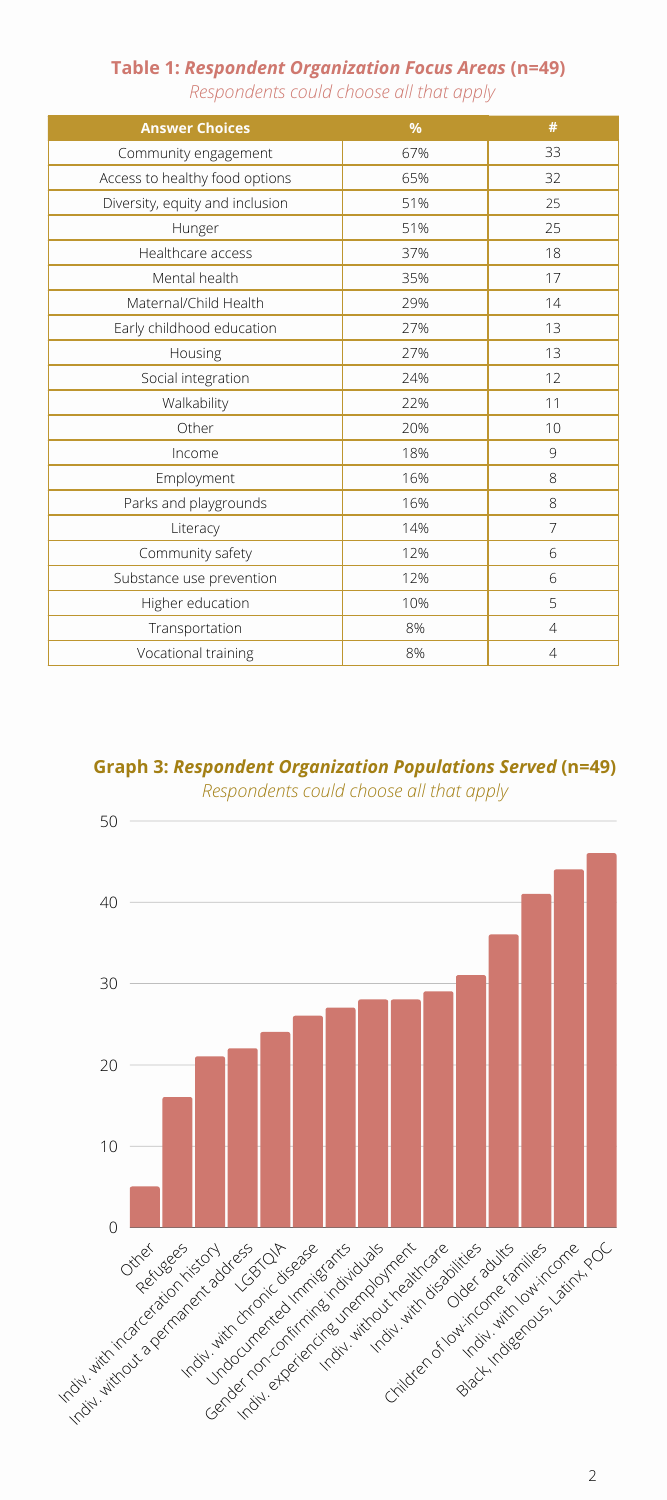### **COLLABORATION**

- Respondents are more inclined to share informal/voluntary agreements with other organizations
- Respondents are less likely to share the following resources with other organizations:
	- purchasing of services
	- record keeping/time management
	- tracking client referrals between organizations
	- program evaluation and staff training



#### **Graph 6:** *How would you rate the value of collaborating to the success of your organization?* **(n=44)**

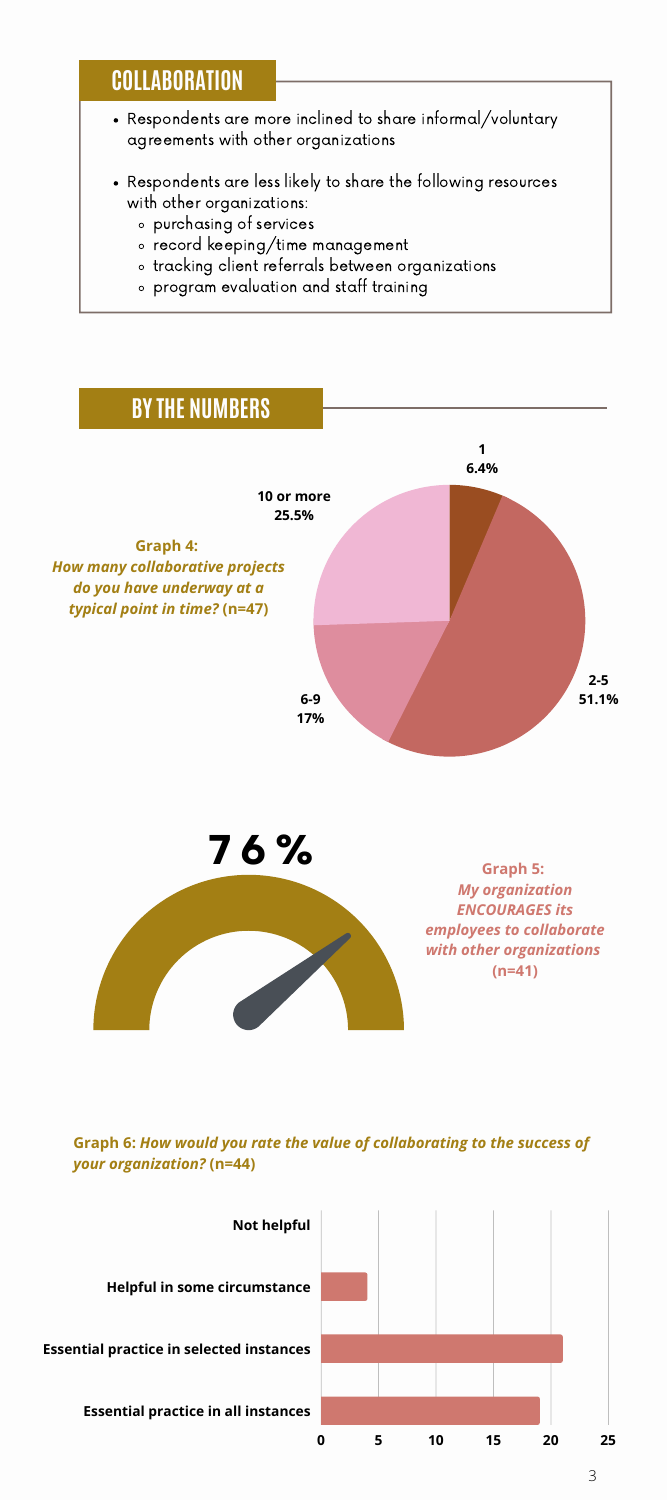## **PFH SUCCESSES**

- Overall, survey respondents strongly agree that the types of grant awards Partners for Health has available (e.g., general operating, project, capacity building, advocacy) are relevant to their organization.
- 86.6% agree that Partners for Health Foundation works to address system-level issues in the communities their organization serves (50% agree, 36.6% strongly agree).

### **BY THE NUMBERS**

**Graph 7:** *Partners for Health Foundation works to serve those most in need in the community(ies) my organization serves.* **(n=44)**



**Graph 8:** *Partners for Health Foundation works to address system-level issues in the community(ies) my organization serves.* **(n=44)**

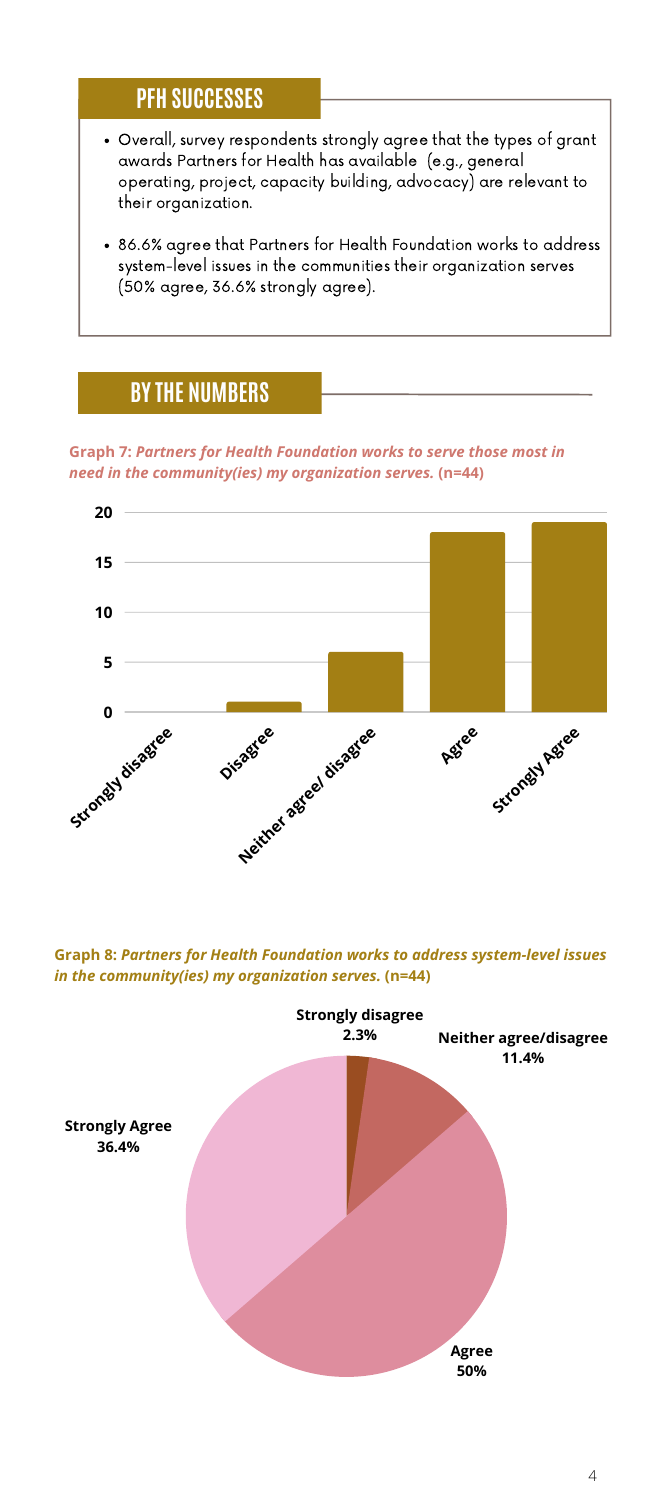## **AREAS FOR IMPROVEMENT**

- Increase presence in the community Only 50% agree "Partners for Health Foundation has a visible presence in the community(ies) my organization serves"
- Make grant applications/ grant reporting less burdensome

# **BY THE NUMBERS**

**Graph 9:** *Partners for Health Foundation has a visible presence in the community(ies) my organization serves* **(n=44)**



**Graph 10:** *The effort needed to apply for a Partners for Health Foundation grant is reasonable given the amount of the award.* **(n=23)**



#### **Graph 11:** *Partners for Health Foundation uses data to inform its work.* **(n=44)**